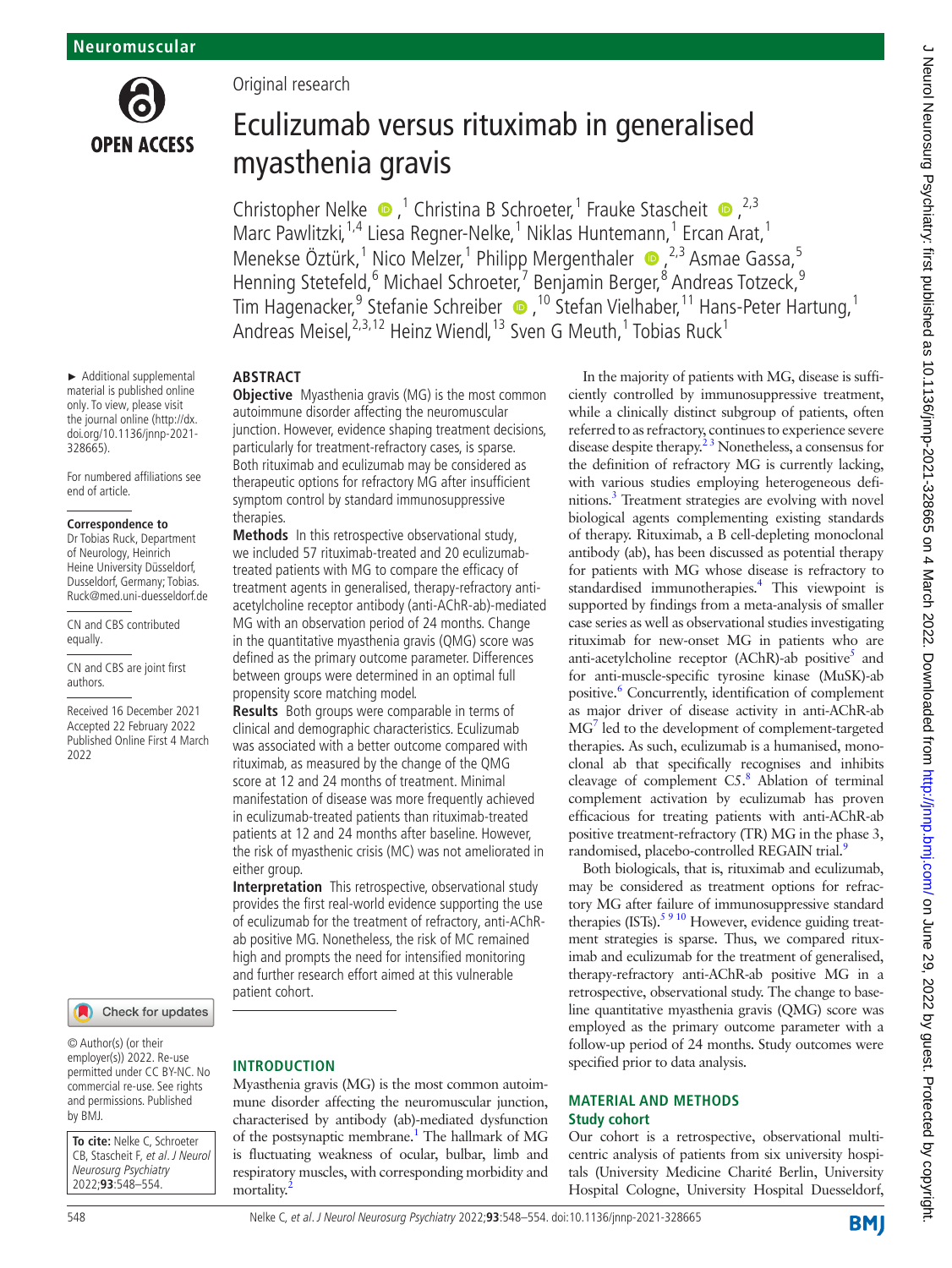

<span id="page-1-0"></span>**Figure 1** Flow chart detailing patient recruitment. Seventy-seven patients were included in the final study for rituximab ( $n=57$ ) and eculizumab treatment (n=20). ab, antibody; AChR, acetylcholine receptor; MuSK, muscle-specific tyrosine kinase.

University Hospital Freiburg, University Hospital Magdeburg and University Hospital Regensburg). A total of 815 patients with MG were recruited with a focus on TR cases. Diagnosis of MG was established by characteristic clinical presentation and supported by characteristic antibody (ab) findings in accordance with national guidelines[.11](#page-6-9) Participating centres are established as the integrated Myasthenia Centre (iMC) by the German Myasthenia Gravis Society, employing standardised workflows for patient management. According to the iMC protocol, patients with a stable course were seen every 6 months and unstable patients more frequently. Data were collected according to the standards of the German Myasthenia registry and included sociodemographic data (age, sex and disease duration), ab-status (AChR, MuSK, lipoprotein-related protein 4 or seronegative), MG-specific medication (cholinesterase inhibitors, glucocorticoids and immunosuppressants), history of thymectomy, and comorbidities. The scoring of MG-specific parameters was performed by the treating neurologist. No clinical scoring was applied retrospectively.

## **Patient cohort and selection**

We identified 142 patients treated with rituximab or eculizumab between 2010 and 2021 [\(figure](#page-1-0) 1).

- The following inclusion criteria were applied:
- Confirmed diagnosis of MG in accordance with national guidelines.
- ► Confirmed serological detection of anti-AChR-ab.
- Age≥18 at start of rituximab or eculizumab treatment.
- Treatment refractory MG according to the following defi-nition<sup>[3](#page-6-2)</sup>: persistent impairment due to MG despite adequate standard therapy for more than 12 months or persistent intolerable side effects. In this study, we employed generalised disease with a QMG score of  $\geq 6$  as operational definition for persistent impairment. Standard therapy was defined as having received two previous first-line ISTs or one first-line IST and prednisolone at maximum tolerable dose for a minimum treatment duration of 6 months each without achieving disease control or until treatment has to be stopped due to intolerable side effects. Standard ISTs included azathioprine, mycophenolate mofetil, methotrexate or cyclosporine. Acetylcholinesterase inhibitors were

required to be at a maximum tolerable dose. Thymectomy was performed if indicated.

Sufficient clinical follow-up data with at least three out of four QMG scores assessed by a trained neurologist at baseline, that is, start of rituximab or eculizumab treatment, as well as at 6 months, 12 months and 24 months after therapy initiation.

Additionally, the following exclusion criteria was applied during patient selection:

- Presence of ab other than anti-AChR-ab (anti-titin-ab were permitted as these are considered complementary markers to anti-AChR-ab).
- Presence of IST or a biological agent other than rituximab or eculizumab (rescue treatments including plasmapheresis (PLEX), intravenous immunoglobulins (IVIG) and immune adsorption (IA) were permitted).
- ► Previous treatment with rituximab for eculizumab patients or eculizumab for rituximab patients.
- Pregnancy during the treatment period.

Following selection using the inclusion and exclusion criteria, 57 patients treated with rituximab and 20 patients treated with eculizumab were included in the analysis [\(figure](#page-1-0) 1). The first patient of this cohort was treated with rituximab in 2010. Until 2017, a total of 39 patients received rituximab. The remaining 18 rituximabtreated patients were included between 2017 and 2021. After formal approval for MG, the first patient received eculizumab in 2017. All eculizumab-treated patients were recruited between 2017 and 2021. During this period, eculizumab was preferentially offered due to its on-label status. If patients declined eculizumab, rituximab was offered instead.

## **Dosing regime**

Rituximab and eculizumab treatment regimens were performed in accordance with local standard operating procedure. For rituximab, a dose of 1000mg was given 14 days apart. The treatment interval for maintenance therapy with 1000mg was 6–9 months, depending on clinical response. $11$  For eculizumab, treatment started with 900mg weekly for 4 weeks followed by maintenance therapy at week 5 with 1200mg in a biweekly application scheme.

## **Definitions**

Myasthenic crisis (MC) was defined as a rapid clinical deterioration requiring non-invasive or invasive ventilation.<sup>12</sup> An age of 50 years at disease onset was used as a cut-off point between early (<50 years) and late-onset ( $\geq$ 50 years) MG.<sup>13</sup> IVIG, PLEX and IA were considered as rescue therapies if given for an exacerbation of MG concurrently with IST or biological agents. Recurrent IVIG infusions were defined as IST if given without other IST or biological agents. Minimal manifestation (MM) was defined based on the Myasthenia Gravis Foundation of America post-intervention status.[14](#page-6-12) For MM status, the patient was required to have no functional limitations due to MG except for minimal weakness on examination. In our study, residual weakness was required to be a QMG score of ≤3 points. For MM, symptomatic treatment with cholinesterase inhibitors was permitted. MM required that no rescue therapy was needed in the last 6 months at the time of assessment.

## **Standard protocol approvals, registrations and patient consents**

This study was conducted in accordance with the Declaration of Helsinki. Data were anonymised and collected retrospectively according to the standards of the German Register for Myasthenia.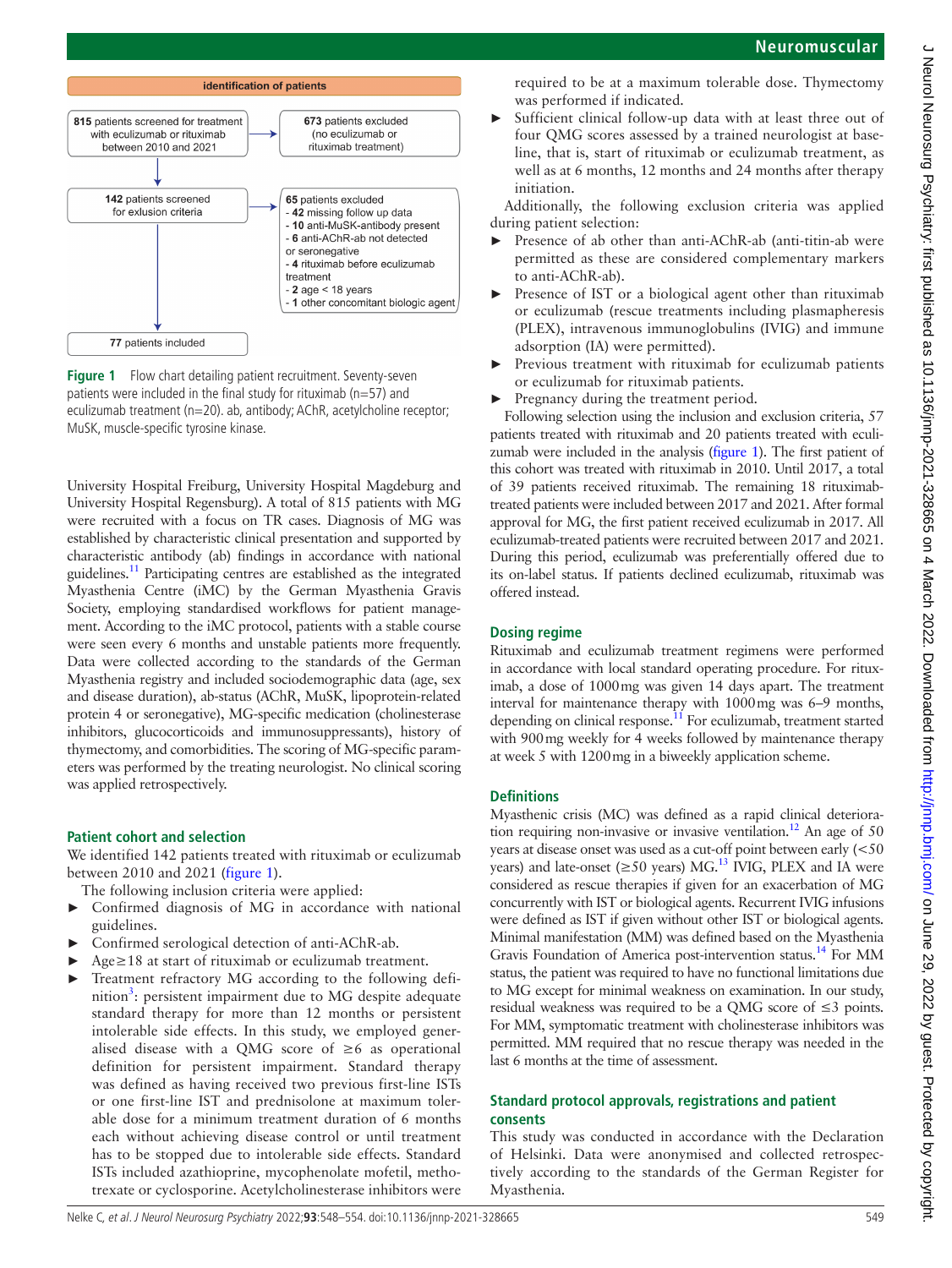#### **Study outcomes**

The change from baseline QMG score after 12 months of therapy was the primary study outcome. The QMG is a 13-item scale with each item scored from 0 (no impairment) to 3 (severe impairment), for a total score ranging from 0 to 39 points.<sup>15</sup> The change from baseline QMG score after 24 months of therapy, the time to MC and the number of patients reaching minimal manifestation at 12 and 24 months of therapy were secondary study outcomes. Patients presenting with MC that overlapped with specified time points were to be considered as missing data for the analysis of the QMG score. During this study, no overlap between MC and the specified time points of 12 and 24 months were detected. Transient worsening (that did not qualify as MC) and acute rescue therapies overlapping with the specified time points was permitted and the corresponding QMG score was recorded. Study outcomes were specified prior to data analysis.

## **Data availability**

All analysed data are presented in the manuscript and available on reasonable request from qualified investigators.

### **Statistical analysis**

Statistical analysis was performed using RStudio V.1.4.1103 (R-Tools Technology). Data are presented as the mean (SD) or n (%). To account for pretreatment disease severity and reduce selection bias, we employed a model of propensity score matching. The propensity scores were calculated for each patients using a logistic regression model with a priori selected covariates (sex, age at diagnosis, age at baseline, thymoma and QMG at baseline). The obtained propensity scores were subsequently entered in an Average Treatment effect on the Treated weighting model to provide a balanced sample of patients except for their respective treatment. Due to differences in sample sizes, we preferred an optimal full matching approach as to avoid a selection of patients to remain unmatched.<sup>[16](#page-6-14)</sup> As previously described,  $16\frac{17}{16}$ the balance between the two groups was assessed by comparing the standardised mean differences of the covariates before and after propensity score adjustment. Using a model of optimal full matching, we achieved standardised mean differences for the selected covariates below 0.1 indicating adequate balance of the two groups ([online supplemental figure 1](https://dx.doi.org/10.1136/jnnp-2021-328665)). Differences between groups were analysed using a two-tailed, unpaired T test for quantitative variables and two-tailed Fisher's exact test for categorical variables. Group differences for time to MC were assessed through Kaplan-Meier curves and the logrank test for comparison of MC distribution. Differences were considered statistically significant with the following p values: \*p<0.05, \*\*p<0.01, \*\*\*p<0.001.

## **Missing data**

A total of three rituximab-treated (5.3%) and one eculizumabtreated (5%) patients were lost to follow-up. Clinical and demographic baseline data were indistinguishable from patients completing the full observation period (data not shown). All patients lost to follow-up were missing, that is, patients who did not complete follow-up visits and did not state a specific reason. As we detected no systematic differences between patients with missing data and those with complete data, we assumed that these data points were missing completely at random.<sup>[18](#page-6-15)</sup> Consequently, listwise deletion was applied to handle missing data points.

## **RESULTS**

Out of 142 patients receiving rituximab or eculizumab, we included 77 patients in the final analysis [\(figure](#page-1-0) 1). Distribution of

baseline characteristics were comparable between the two groups ([table](#page-3-0) 1). The majority of patients in both groups were women (rituximab 35 (62.5%) vs eculizumab 12 (54.6%),  $p=0.61$ ), with an early onset of disease (rituximab 36 (63.1%) vs eculizumab 16 (72.7%),  $p=0.59$ ). The average age at the start of rituximab and eculizumab treatment was 46.5 (SD 17.1) and 45.4 (SD 15.2) years, respectively ( $p=0.791$ ). Disease severity in both groups was high with QMG scores at baseline of 10.7 (5.1) for rituximab and 13.25 (5.2) or eculizumab ( $p=0.056$ ). Previous numbers of ISTs were comparable with rituximab-treated and eculizumab-treated patients receiving a median of two previous ISTs (IQR 2–3). Azathioprine was the most common previous IST in the rituximab and eculizumab group with 49 (63.4%) and 18 (90.0%) patients, respectively ( $p=0.126$ ). Prednisone dose at baseline was similar, with rituximab-treated patients receiving 6.0mg (SD 10.3) and eculizumab-treated patients 10.4mg (SD 12.6) prednisone  $(p=0.121)$ . Thymectomy was performed before baseline for all included patients. Eight rituximab-treated and four eculizumabtreated patients had a confirmed thymoma ( $p=0.487$ ). No deaths or meningococcal infections were recorded during the observation period. Adverse events were in line with the known spectrum of both agents (ie, headache, nausea, diarrhoea, fever, joint pain and upper airway infections).  $4^{19}$ 

We compared the change to QMG baseline after 12 months of treatment with rituximab ( $n=56$ ) and eculizumab ( $n=20$ ) using a model of full optimal propensity score matching. After matching, the standardised mean differences of all included covariates were below 0.1 indicating adequate balance [\(online supple](https://dx.doi.org/10.1136/jnnp-2021-328665)[mental figure 1](https://dx.doi.org/10.1136/jnnp-2021-328665)). Eculizumab-treated patients demonstrated a significantly greater benefit from treatment as compared with rituximab patients (QMG at 12 months for rituximab 11.2 (SD 7.3) and eculizumab 8.4 (SD 6.1); p=0.021, [figure](#page-3-1) 2). In addition, we compared rituximab ( $n=54$ ) and eculizumab ( $n=19$ ) cohorts for changes of their QMG score to baseline at 24 months ([figure](#page-3-1) 2). Here, we observed a significantly greater benefit from eculizumab treatment compared with rituximab (QMG at 24 months for rituximab 11.2 (SD 6.4) and eculizumab 9.6 (SD 8.5); p<0.001). Thymoma status did not impact the change to the QMG score at 12 or 24 months  $(p=0.123$  and  $p=0.848$ , respectively). For two rituximab-treated and one eculizumabtreated patient, the prespecified time point of 12 months coincided with application of IVIGs. Excluding these patients from the analysis did not affect study outcomes (QMG at 12 months for rituximab 10.8 (SD 7.6) and eculizumab 8.1 (SD 6.9), p=0.038). To account for selection bias, we analysed the rituximab cohort included before 2017 (n=39) and after 2017 (n=18) [\(table](#page-4-0) 2). Both groups of rituximab-treated patients were similar in terms of demographic and clinical data. The change to baseline QMG at 12 months (QMG before 2017: 10.5 (SD 7.1), after 2017: 11.1 (SD 6.8),  $p=0.633$ ) was comparable for both groups of rituximab-treated patients.

Next, we analysed the time to MC in both groups. During the 24-month observation period, nine patients experienced a MC in the rituximab group, while two patients deteriorated in the eculizumab group, which did not reach statistical significance (MC, n (%), rituximab 15 (15.8%) vs eculizumab 2 (10.0%), p=0.510). The time to MC did not differ between rituximab and eculizumab patients [\(figure](#page-5-0) 3A). For both groups, infection was the most common trigger for MC as recorded by the treating physician with 7 out of 9 MC for rituximab and 2 out of 2 MC for eculizumab. For the remaining MC, the trigger remained unknown.

At 12 months, the rate of MM differed between the two groups with six patients achieving MM in the rituximab (n=56, 10.7%) and seven patients in the eculizumab treatment group (n=19,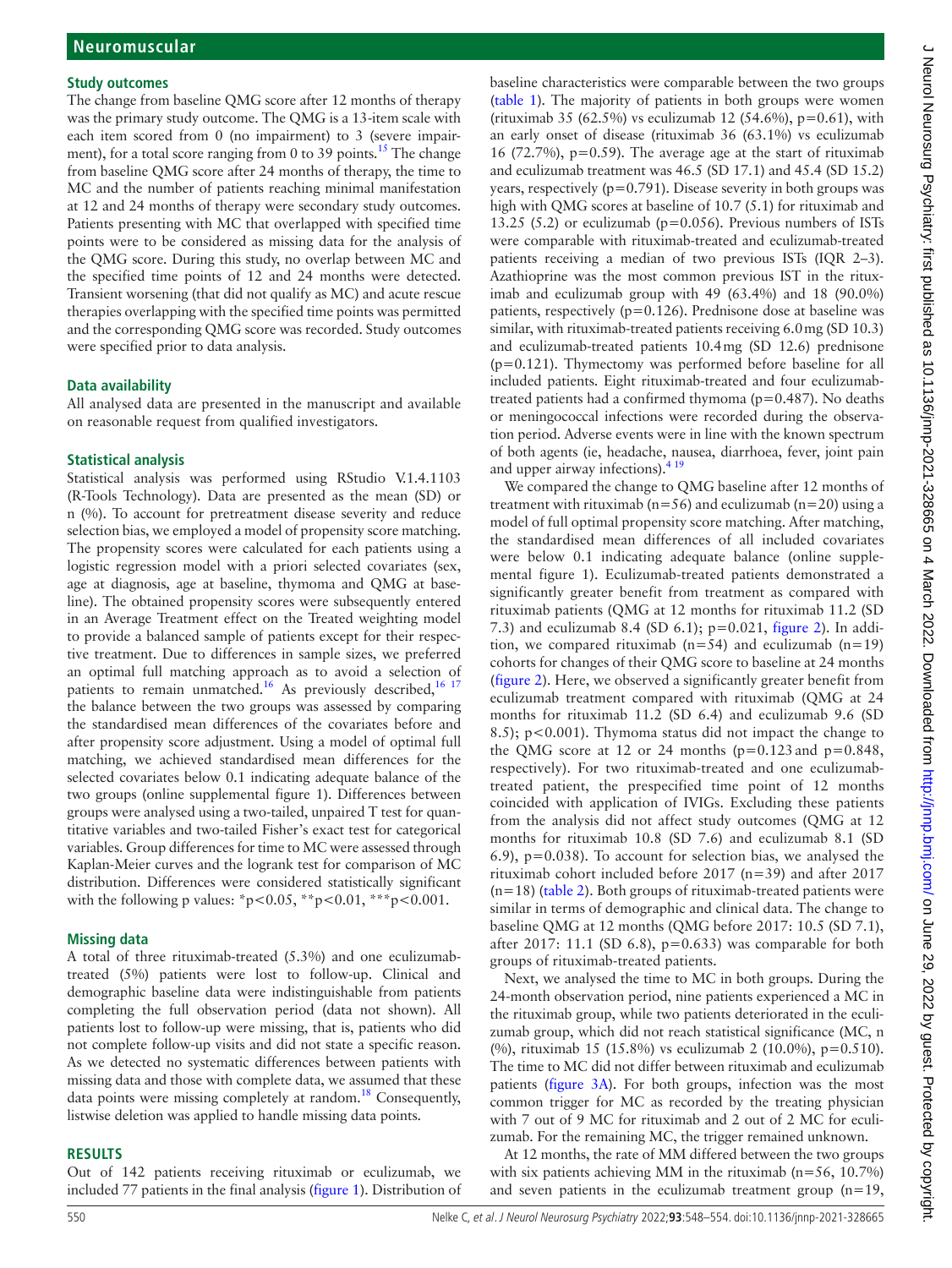<span id="page-3-0"></span>

| Baseline characteristics of patients, total $n=77$<br>Table 1 |                                   |                                    |         |  |
|---------------------------------------------------------------|-----------------------------------|------------------------------------|---------|--|
|                                                               | <b>Rituximab-treated patients</b> | <b>Eculizumab-treated patients</b> | P value |  |
| Patients, n                                                   | 57                                | 20                                 |         |  |
| Age at baseline, years, mean (SD)                             | 46.5 (17.1)                       | 45.4 (15.2)                        | 0.791   |  |
| Age at diagnosis, years, mean (SD)                            | 40.8(18.2)                        | 36.5(12.2)                         | 0.351   |  |
| Early onset MG, n (%)                                         | 36(63.1)                          | 16(80.0)                           | 0.266   |  |
| Late onset MG, n (%)                                          | 21(36.9)                          | 4(20.0)                            | 0.266   |  |
| Female patients, n (%)                                        | 35 (62.5)                         | 12 (54.6)                          | 0.610   |  |
| Disease duration, years, mean (SD)                            | 6.3(4.5)                          | 8.8(6.3)                           | 0.068   |  |
| QMG score at baseline, mean (SD)                              | 10.7(5.1)                         | 13.2(5.2)                          | 0.056   |  |
| MGFA status at maximum severity, n (%)                        |                                   |                                    |         |  |
|                                                               | 0(0.0)                            | 0(0.0)                             | 0.335   |  |
| Ш                                                             | 16(28.1)                          | 10(50.0)                           |         |  |
| $\mathbf{III}$                                                | 20(35.1)                          | 5(25.0)                            |         |  |
| IV                                                            | 16(28.1)                          | 3(15.0)                            |         |  |
| V                                                             | 7(12.2)                           | 2(10.0)                            |         |  |
| History of thymectomy, n (%)                                  | 29 (50.8)                         | 13(65)                             | 0.308   |  |
| Confirmed thymoma, n (%)                                      | 8(14.0)                           | 4(20.0)                            | 0.487   |  |
| Total number of previous ISTs, median (minimum-maximum)       | $2(2-3)$                          | $2(2-3)$                           | 0.285   |  |
| Previous disease modifying therapy, n (%)                     |                                   |                                    |         |  |
| Azathioprine                                                  | 49 (85.9)                         | 18(90.0)                           | 0.729   |  |
| Mycophenolate                                                 | 26 (45.6)                         | 14(70.0)                           | 0.072   |  |
| Methotrexate                                                  | 24(42.1)                          | 7(35.0)                            | 0.608   |  |
| Cyclosporine                                                  | 7(12.2)                           | 5(25.0)                            | 0.279   |  |
| Cortisone at baseline, mg, mean (SD)                          | 6.0(10.3)                         | 10.4(12.6)                         | 0.121   |  |
| Number of previous MC, median (minimum-maximum)               | $1(0-3)$                          | $1(0-3)$                           | 0.971   |  |

Baseline refers to the first infusion of rituximab or eculizumab. Disease duration was defined as the time between symptom onset and baseline. Patients with rituximab were compared with patients receiving eculizumab by two-sided Student's t-test (\*) or Fisher's exact test (#). P values are given; significance cut-off was p<0.05.

IST, immunosuppressive therapy; MC, myasthenic crisis; MG, myasthenia gravis; MGFA, Myasthenia Gravis Foundation of America; QMG, quantitative myasthenia gravis.

36.8%; p=0.031, [figure](#page-5-0) 3B). At 24 months, the effect persisted with seven patients reaching MM after rituximab (n=54, 12.9%) and seven patients after eculizumab treatment (n=19, 36.8%; p=0.015). One eculizumab patient and three rituximab patients



<span id="page-3-1"></span>**Figure 2** Changes to baseline QMG score. QMG scores were assessed at 6, 12 and 24 months. Baseline is defined as start of rituximab or eculizumab therapy. (A) Change to baseline QMG score after 12 months of treatment. (B) Change to QMG score at baseline after 24 months. Differences between groups were assessed in a model of optimal full propensity score matching. The propensity scores were calculated for each patients using a logistic regression model. Patients were matched for QMG score at baseline, sex, age at diagnosis, age at baseline and thymoma. Error bars display mean (95%CI). QMG quantitative myasthenia gravis. \*\*\*p<0.001, \*\*p<0.01, \*p<0.05, p $\geq$ 0.05, not significant.

were excluded from the analysis due to insufficient information regarding rescue therapies. The use of rescue therapies did not differ significantly between the rituximab and eculizumab groups as measured by the number of rescue therapies required for each patient during the 24 months observation period (number of rescue therapies per patient (SD) rituximab 2.20 (1.83), eculizumab 1.42 (1.81)  $p=0.073$ ) [\(figure](#page-5-0) 3C). Lastly, both groups were able to reduce prednisone dose after treatment initiation [\(figure](#page-5-0) 3D). We detected no significant difference between the groups regarding the change to baseline prednisone dose at 12 months (prednisone dose at 12 months, mg (SD) rituximab 4.01 (4.90), eculizumab 5.30 (5.63),  $p=0.721$ ) or at 24 months of treatment (prednisone dose at 24 months, mg (SD) rituximab 2.75 (3.67), eculizumab 3.17 (2.88), p=0.871).

# **DISCUSSION**

Clinical evidence is sparse in the therapeutic landscape of  $MG<sub>20</sub>$  $MG<sub>20</sub>$  $MG<sub>20</sub>$ <sup>20</sup> but necessary to shape informed treatment decisions. To this end, we compared rituximab and eculizumab for treatment of refractory, generalised anti-AChR-ab positive MG. Eculizumab was more effective at ameliorating disease severity than rituximab as measured by QMG score after 12 and 24 months of treatment. Eculizumab-treated patients also achieved MM more frequently than rituximab-treated patients at 12 and at 24 months of treatment, while the risk for MC was comparable between both groups. Both groups were able to reduce average prednisone doses; however, no statistically significant difference was observed between the groups.

The role of eculizumab in the therapeutic landscape of MG is evolving as new evidence emerges. The REGAIN trial supports the use of eculizumab for refractory, anti-AChR-ab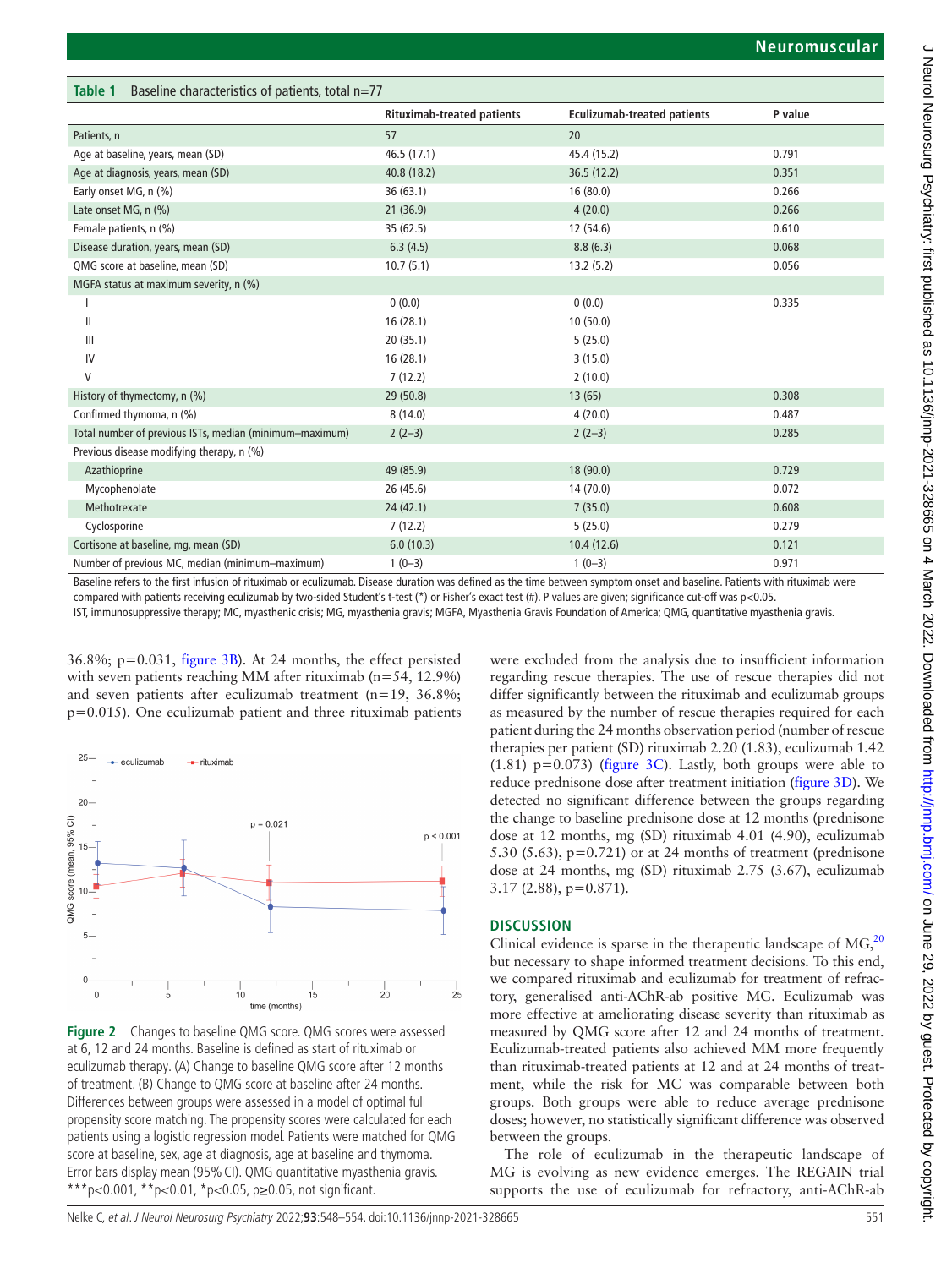<span id="page-4-0"></span>

| Table 2 Characteristics of rituximab-treated patients before and after 2017 |                                        |                                       |         |  |
|-----------------------------------------------------------------------------|----------------------------------------|---------------------------------------|---------|--|
|                                                                             | Rituximab-treated patients before 2017 | Rituximab-treated patients after 2017 | P value |  |
| Patients, n                                                                 | 39                                     | 18                                    |         |  |
| Age at baseline, years, mean (SD)                                           | 40.3(16.3)                             | 44.9 (16.7)                           | 0.221   |  |
| Age at diagnosis, years, mean (SD)                                          | 38.1 (17.4)                            | 42.1 (19.9)                           | 0.442   |  |
| Early onset MG, n (%)                                                       | 26(66.7)                               | 13(72.2)                              | 0.695   |  |
| Late onset MG, n (%)                                                        | 13(33.3)                               | 5(27.8)                               | 0.695   |  |
| Female patients, n (%)                                                      | 25(64.1)                               | 14 (77.8)                             | 0.136   |  |
| Disease duration, years, mean (SD)                                          | 7.1(5.6)                               | 9.4(9.7)                              | 0.098   |  |
| QMG score at baseline, mean (SD)                                            | 11.5(4.4)                              | 10.3(6.4)                             | 0.438   |  |
| MGFA status at maximum severity, n (%)                                      |                                        |                                       |         |  |
|                                                                             | 0(0.0)                                 | 0(0.0)                                | 0.119   |  |
| Ш                                                                           | 12(30.1)                               | 6(33.3)                               |         |  |
| Ш                                                                           | 15 (38.4)                              | 7(38.9)                               |         |  |
| IV                                                                          | 9(23.1)                                | 5(27.8)                               |         |  |
| V                                                                           | 4(10.2)                                | 2(11.1)                               |         |  |
| History of thymectomy, n (%)                                                | 18(46.1)                               | 10(55.5)                              | 0.726   |  |
| Confirmed thymoma, n (%)                                                    | 5(12.8)                                | 3(16.7)                               | 0.698   |  |
| Total number of previous ISTs, median (minmum-<br>maximum)                  | $2(2-3)$                               | $2(2-3)$                              | 0.331   |  |
| Previous disease modifying therapy, n (%)                                   |                                        |                                       |         |  |
| Azathioprine                                                                | 36(92.3)                               | 13(72.2)                              | 0.093   |  |
| Mycophenolate                                                               | 20(51.3)                               | 6(33.3)                               | 0.174   |  |
| Methotrexate                                                                | 13(33.3)                               | 11(61.0)                              | 0.082   |  |
| Cyclosporine                                                                | 5(12.8)                                | 2(11.1)                               | 0.999   |  |
| Cortisone at baseline, mg, mean (SD)                                        | 9.8(11.2)                              | 10.8(12.1)                            | 0.841   |  |
| Number of previous MC, median (minmum-maximum)                              | $1(0-3)$                               | $1(0-2)$                              | 0.865   |  |

Disease duration was defined as the time between symptom onset and baseline. Rituximab-treated patients included before 2017 were compared with rituximab-treated

patients included after 2017 by two-sided Student's t-test (\*) or Fisher's exact test (#). P values are given; significance cut-off was p<0.05. IST, immunosuppressive therapy; MC, myasthenic crisis; MG, myasthenia gravis; MGFA, Myasthenia Gravis Foundation of America; QMG, quantitative myasthenia gravis.

mediated  $MG<sub>2</sub><sup>910</sup>$  Despite not reaching the prespecified primary endpoint of change from baseline in the MG activities of daily living (ADL) score, post-hoc sensitivity analysis and secondary outcome measures demonstrated the efficacy of eculizumab in this patient collective.<sup>9</sup> Analysis of the open-label extension reported that eculizumab's effect was maintained throughout the 3 years of treatment.<sup>10</sup> However, given its novelty and high cost, eculizumab remains reserved for cases with severe disease in current guidelines and direct comparisons to other therapies are lacking. $21$  Pathophysiological considerations might further strengthen the use of eculizumab as aberrant complement activation has been evidenced in humans and in animal models.<sup>22</sup> Selective targeting of the complement cascade might therefore improve clinical outcomes while offering a beneficial profile of adverse effects[.10](#page-6-17) Consistent with this, data from our observational study underlines the efficacy of eculizumab as potential treatment option for refractory MG. It should be noted, that eculizumab is currently limited to anti-AChR-ab positive MG, which is mediated by IgG1 (and IgG3) subtype autoantibodies capable to activate the complement cascade. In contrast, MG mediated by pathogenic IgG4 subtype, for example, anti-MuSK MG, is unlikely to benefit from treatment due the lack of complement activation.[23](#page-6-20) By contrast, rituximab is efficacious in MG with anti-MuSK-ab as evidenced in a nationwide retrospective study. $^{24}$  A shorter time to response might be expected for eculizumab in comparison to rituximab. Following infusion, complement is rapidly inhibited and therapeutic effects are seen as early as  $3 \text{ days}$  after treatment.<sup>[25](#page-6-22)</sup> Maximum efficacy is expected after 12 weeks of treatment as demonstrated in the REGAIN trial.<sup>26</sup> As a general rule, rituximab effects are delayed

for 6–8 weeks after infusion, and some patients require repeated cycles to achieve clinical benefits.<sup>27</sup>  $^{28}$  Surprisingly, differences in treatment efficacy between the therapies persisted at 12 and 24 months after therapy initiation. Both treatment options carry a risk of severe infection, especially in combination with other immunosuppressants. Specifically, eculizumab is accompanied by an increased risk for meningococcal infections with approximately 0.1 events per 100 patient years,<sup>2930</sup> leading to obligatory anti-meningococcal vaccination before starting therapy.

Comparison between the two groups revealed no meaningful differences in the time to MC. With 10% and 16% of patients experiencing a MC during the 24 months observation period, the risk for MC remained high, underlining the need for intensified care and monitoring for patients with MG during a refrac-tory course of disease.<sup>[3](#page-6-2)</sup> A potential explanation for the high rate for MC observed in both groups might be the frequency of infectious complications accounting for the majority of MC triggers. Treatment might dampen autoimmunity and improve symptoms, but not protect patients from infectious agents, resulting in disease flare-ups. However, the current sample size of eculizumab-treated patients might not be powered to detect effects on MC and prospective trials are required to better understand the long-term efficacy of eculizumab compared with established treatment strategies. In the open-label extension of the REGAIN trial, MG worsening occurred in ~13%and MC in 3% of patients in a time period of 22 months, $\frac{10}{10}$  indicating potential differences between study settings and real-world data. The current coronavirus disease 2019 (COVID-19) pandemic is a further factor shaping treatment decisions, as treatment agents such as rituximab increase the risk of hospitalisation due to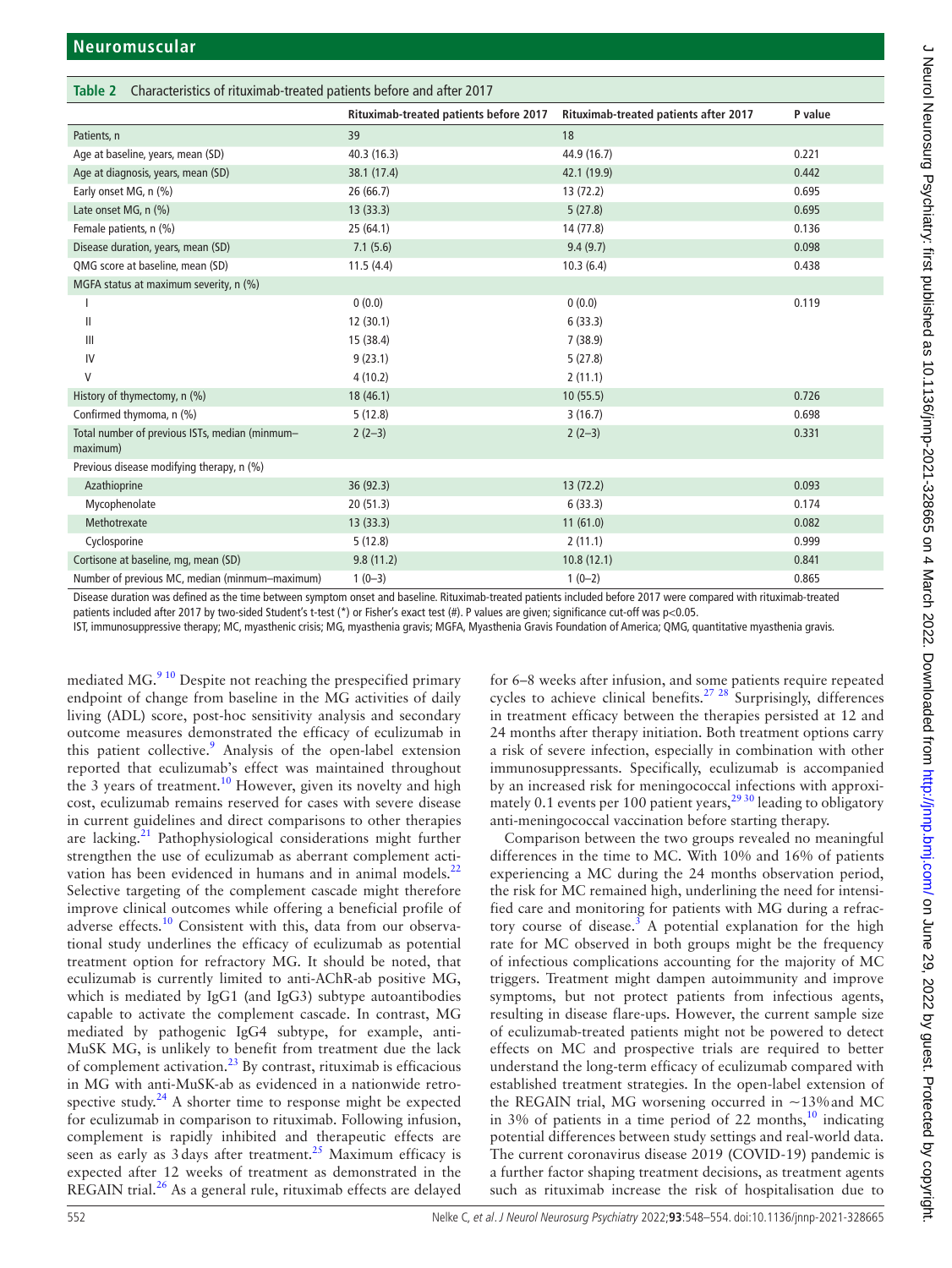

<span id="page-5-0"></span>**Figure 3** Time to myasthenic crisis after baseline. (A) Kaplan-Meier curve displaying time to myasthenic crisis after baseline. Baseline is defined as start of rituximab or eculizumab therapy. Differences between groups were assessed by logrank test. (B) Number of patients achieving minimal manifestation after 12 and 24 months of treatment according to treatment. (C) Number of rescue therapies per patient in the 24 months observation period. Differences between groups were assessed by two-sided Student's t-test. (D) Change to cortisone dose at baseline at 12 and 24 months of treatment. Error bars display mean (95%CI). \*\*p<0.01, \*p<0.05, p≥0.05, not significant.

immunosuppression. $3132$  In contrast, data on the safety profile of ongoing eculizumab-treatment for COVID-19 is mostly lacking.

A limitation to this study is the retrospective, observational design, potentially introducing a selection bias for treatment decisions. In addition, limitations include data collection during routine clinical practice rather than a defined study setting. This might result in variances in data quality and quantity between patients. For example, the MG-ADL score was not routinely assessed during clinical practice and could not serve as an additional outcome parameter. Further, a conclusive definition for a treatment refractory status is currently lacking. For this study, we adapted a previously published definition of treatment refrac-tory status as operational definition.<sup>[3](#page-6-2)</sup> However, we appreciate that the definition of treatment refractory disease at baseline, as

## **Neuromuscular**

employed for this study, is provisional until a consensus has been achieved for treatment refractoriness in the field of MG. The scope of our study is limited to the comparison of rituximab and eculizumab. Further studies investigating the efficacy of either agents against untreated patients in a real-world setting might be of scientific interest. Due to the clinical heterogeneity and rarity of the disease, MG has been historically difficult to study in the context of clinical trials.<sup>[20](#page-6-16)</sup> Thus, a strength of this study is the use of a well-defined MG cohort with high diagnostic certainty, providing novel data for treatment decisions for refractory MG. Moreover, data collection was standardised across participating centres in accordance with the German Myasthenia Gravis Register. Collectively, the results of this retrospective, observational study support the treatment of refractory, anti-AChR-ab MG with eculizumab and indicates certain advantages compared with rituximab in this subgroup. Based on our data, a randomised, prospective trial comparing rituximab and eculizumab in the setting of severe, generalised MG is required to establish the most effective treatment strategy for this disease course.

#### **Author affiliations**

<sup>1</sup>Department of Neurology, Heinrich Heine University Düsseldorf, Dusseldorf, Germany

<sup>2</sup>Department of Neurology, Charité — Universitätsmedizin Berlin, corporate member of Freie Universität Berlin and Humboldt-Universität zu Berlin, Berlin, Germany <sup>3</sup> <sup>3</sup>NeuroCure Clinical Research Center, Charité — Universitätsmedizin Berlin, corporate member of Freie Universität Berlin and Humboldt-Universität zu Berlin, Berlin, Germany

4 Department of Neurology with Institute of Translational Neurology, University Hospital Münster, Münster, Germany

<sup>5</sup>Department of Cardiothoracic Surgery, University Hospital Cologne, Koln, Germany <sup>6</sup>Departement of Neurology, Uniklinik Koln, Koln, Nordrhein-Westfalen, Germany<br><sup>7</sup>Department of Neurology, University of Cologne, Koln, Germany <sup>7</sup>Department of Neurology, University of Cologne, Koln, Germany

8 Department of Neurology and Neurophysiology, University Hospital Freiburg, Freiburg, Germany

9 Department of Neurology, University Hospital Essen, Essen, Germany

<sup>10</sup>Department of Neurology, Otto-von-Guericke University, Magdeburg, Germany<br><sup>11</sup>Otto von Guericke Universität Magdeburg, Magdeburg, Sachsen-Anhalt, Germany<br><sup>12</sup>Center for Stroke Research Berlin, Charité — Universitätsme member of Freie Universität Berlin and Humboldt-Universität zu Berlin, Berlin, Germany

<sup>13</sup>Department of Neurology - Inflammatory Disorders of the Nervous System and Neurooncology, University of Münster, Münster, Germany

**Acknowledgements** We thank the patients and their families for their valuable contribution and support.

**Contributors** CN, CBS and TR designed the study and methods. Formal analysis was done by CN and CBS. Clinical data were provided by CN, CBS, FS, MP, AG, HS, MS, BB, AT, TH, SS, SV, AM, HW, SGM and TR. Resources were provided by FS, AM, SGM and TR. CN and CBS wrote the original draft. FS, MP, LR-N, NM, AG, HS, MS, BB, AT, TH, SS, SV, AM, SGM and TR reviewed and edited the manuscript; Figures were created by CN and CBS. Supervision by AM, SGM and TR. Guarantor of the study is TR.

**Funding** PM is Einstein Junior Fellow funded by the Einstein Foundation Berlin, and is supported by grants from the Bundesministerium für Bildung und Forschung (grants no. 16GW0191 and NUM-COVID 19 – Organo-Strat 01KX2021).

**Competing interests** CN reports no conflicts of interest. CBS reports no conflicts of interest. FS received speaking honoraria from Biogen and Alexion. MP received speaker honoraria and travel/accommodation/meeting expenses from Novartis. LR-N reports no disclosures. NM reports no conflicts of interest. PM is on the Advisory Board of HealthNextGen and has equity interest in the company. His research is funded by the Bundesministerium für Bildung und Forschung (BMBF), the European Union, the Else Kröner-Fresenius Stiftung, the Volkswagen Stiftung and the Einstein Foundation Berlin. AG reports no conflicts of interest. HS reports no conflicts of interest. MS reports no conflicts of interest. BB received travel grants and/or training expenses from Bayer Vital GmbH, IpsenPharma GmbH, Norvartis, Biogen GmbH and Genzyme, as well as lecture fees from Ipsen Pharma GmbH, Alexion Pharma GmbH, Merck, Sanofi Genzyme and Roche. AT reports on conflicts of interest. TH received speaker honoraria and advisor honoraria from Alexion, Argenx, Biogen, Roche, Sanofi-Genzyme, Novartis and Hormosan. SS reports no conflicts